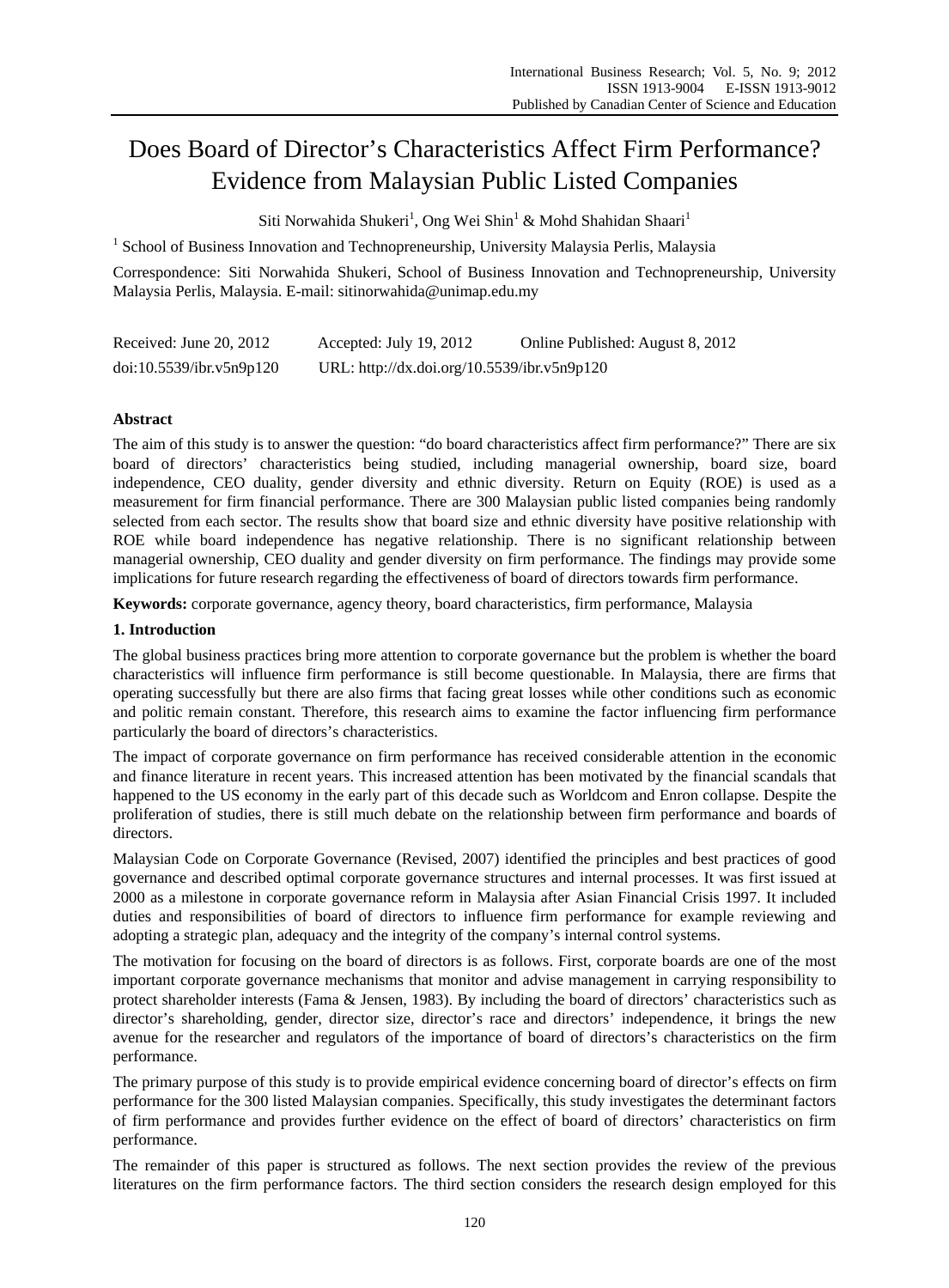study. The fourth section discusses the hypotheses development for this study and fifth section discusses analysis and findings of the study. The final section suggests possible limitations of the paper and concludes the study.

# **2. Literature Review**

Previous studies have examined the firm performance factors but the study investigating the effect of board of directors' characteristics are still limited in numbers. In Malaysia, Hafizah (2006) conducted research on 622 Bursa listed financial and non-financial companies by using ROA. The findings showed that both insider and outsider shareholding do not have strong relationship with firm performance. She eventually recommended that high level of outsider ownership may reduce likelihood of financial fraud. Ali, Salleh and Hassan (2008) investigated the factor influencing firm performance by considering only non-financial companies based on the reason that the financial sector is subject to certain regulation and different from other industry. The study analyzed 1000 Bursa listed companies from 2000 to 2003 and proved positive relationship between managerial ownership and firm performance.

Druckeriv (1992) claimed that larger board possessed expertise in information and knowledge over smaller board and therefore improves the firm performance. The study claimed that larger board is tougher to manipulate other members and better monitoring on firm financial performance. They argued that larger board size has more external linkage, ability to extract critical resources such as funding, and expertise or experience in running the business and these attributes could lead to higher performance.

Fama and Jensen (1983) claimed that the management problem can be avoided with the adoption of outsiders in the board since they do not hold active role in the company except for their directorship which puts them in the best position to judge managerial decisions objectively. Higher proportion of outsiders on a board can better monitor and control the opportunistic behavior of the incumbent management, thus, minimizing the agency problem and maximizing shareholders' wealth. A study conducted by Sanda, Garba and Mikailu (2008) examined board independence on 205 Nigerian public listed companies from 1996 to 2004 by using only financial based measurement included ROA and ROE. The findings showed both positive effects of independent directors to firm performance. The results provide evidence that outside director representation is positively related with return on assets and on risk-adjusted stock returns by investigation on 300 Germany public listed companies.

Smith, Smith and Verner (2005) stated the advantages of having women in board where women directors may better understand particular market conditions than men, which may bring more creativity and quality to board decision making. Higher gender diversity on the board may generate a better public image of the firm and improve firm performance. Also, it is possible that the involvement of women in board explore external talent pool. Furthermore, the number of female top managers may positively influence the career development of women in lower positions by motivate them as inspiring model.

In context of Malaysia, Maran Marimuthu is one of the researchers who did survey on ethnic diversity and firm performance. She conducted research on 100 non-financial companies under Bursa from 2000 to 2006 measured by ROA to prove her hypothesis that ethnic diversity is positively associated with firm performance and found hypothesis accepted.

By reviewing all past studies in each board characteristics, it is show that the effect of each characteristic on firm performance is inconsistent, which mean that the effect can be positive or negative as each characteristic has its pros and cons. For example, the optimum firm size is remaining unclear; large firm size has better source of idea and knowledge but higher potential of communication conflict. Some studies proved large firm size positively associated with firm performance but some not.

In light of this recent evidence on the factors influencing firm performance, there is still avenue for areas of research where board of directors' characteristics can be expanded. As such, there is still a growing need to expand current literature and provide recent empirical evidence on other board of directors' characteristics that are still not widely researched in the past. Consequently, the objective of the study is to investigate the effect of board of directors' characteristics on firm performance for Malaysia public listed companies.

# **3. Hypotheses Development**

Prior literature suggests that the presence of corporate governance mechanisms will increase the monitoring of management and reduce the incidence of mismanagement in the organization. Thus, effective corporate governance particularly the role of board of directors may improve the firm's value. According to Safieddine (2009), for good governance to take place there should be active participation of all parties, including the board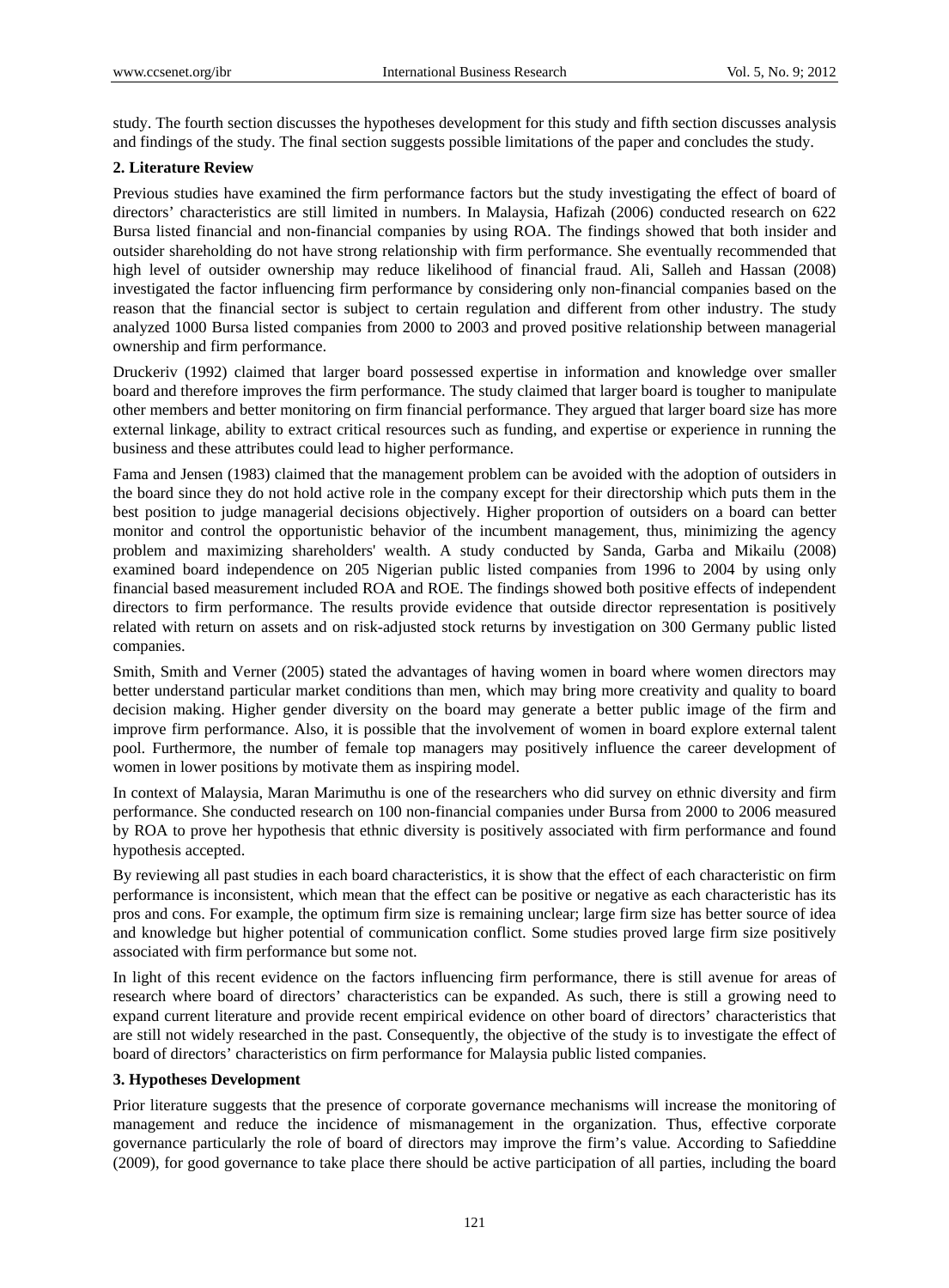of directors in fostering continuous improvements. Lack of strong corporate governance may jeorpadise the performance and internal control of the organization since all business functions are interrelated to each other.

Thus, this study goes deeply to examine the effect of board of directors' characteristics on ensuring the positive firm value continuously. Therefore, the hypotheses of this study were developed based on the board of directors' characteristics which include director's ownership, director size, CEO duality, director gender and ethnic diversity of the directors.

## *3.1 Managerial Ownership*

Morck, Shleifer and Vishny (1988) found evidence that firm performance increase when the managerial ownership that is proxied by the director shareholder increase. Thus, if the managers hold more shares in the company, there will be less conflict of interest and the managers will be more likely to properly manage the business operation. Therefore, when more shares being held by the manager, the performance of the company will improved and at the end, will increase the company's profit. Thus, the following hypothesis is developed to show the relationship between firm performance and managerial ownership.

# *H***1: There is a positive relationship between firm performance and managerial ownership.**

# *3.2 Board Size*

Previous studies claimed that as board size increase, conflict of interest will arise, as well as communication obstacles, which ultimately deteriorate firm performance. Coles, Naveen and Naveen (2008) indeed find evidence that larger firms, diversified firms, and firms that rely more on debt financing, will derive greater firm value from having larger boards. Thus, with the presence of more board size, proper management and control will be emphasized and help improve the company's financial and non financial performance. Therefore, the hypothesis can be described as follow:

# *H***2: There is a positive relationship between firm performance and board size.**

# *3.3 Board Independence*

Fama and Jensen (1983) explained that outside board of directors could strengthen the firm value by lending experienced and monitoring services and are supposed to be guardians of the shareholders' interest via monitoring and control. Beasley (1996) explained that independent directors hold better judgment and fair representation of shareholders' interest, suitability as a reliable governing mechanism and their potential ability to concentrate on ensuring the maximization of shareholder value. Therefore, greater board independence will ensure high value to the firm and thus, the following hypotheses is as follows:

# *H***3: There is a positive relationship between firm performance and board independence.**

## *3.4 CEO Duality*

Separation of role is to ensure the balance of power of the two designations as well as to avoid conflict of interest to arise. The absence of separation of decision management and decision control, the board will be unable to effectively monitor and evaluate the CEO (Mary, 2005). The CEO is more likely to use his power as board chairman to select directors of his favor. In addition, a board controlled by the CEO is likely lead to more agency problems and poor performance. Thus, CEO duality invites more conflicts and reduces firm performance and thus, the following hypothesis is developed:

## *H***4: There is a negative relationship between firm performance and CEO duality.**

## *3.5 Gender Diversity*

Verner (2006) stated that woman directors may better understand particular market condition than man, which brings more creativity and quality to board decision making. Larger gender diversity may generate a better public image of the firm and improve firm performance. Therefore, the following hypothesis is constructed:

# *H***5: There is a positive relationship between firm performance and gender diversity.**

## *3.6 Ethnic Diversity*

Hambrick, Cho and Chen (1996) discussed advantages of having ethnic diversity in board. Ethnic diversity broadens knowledge, idea and experience through the range of information resources of different cultural background among the board members. An organization with high level of cultural heterogeneity in management able to share ideas and reach ultimate decision based on the various thinking and thus, will improve management performance through a common consensus among the multiracial group of the boards. Thus, large ethnic diversity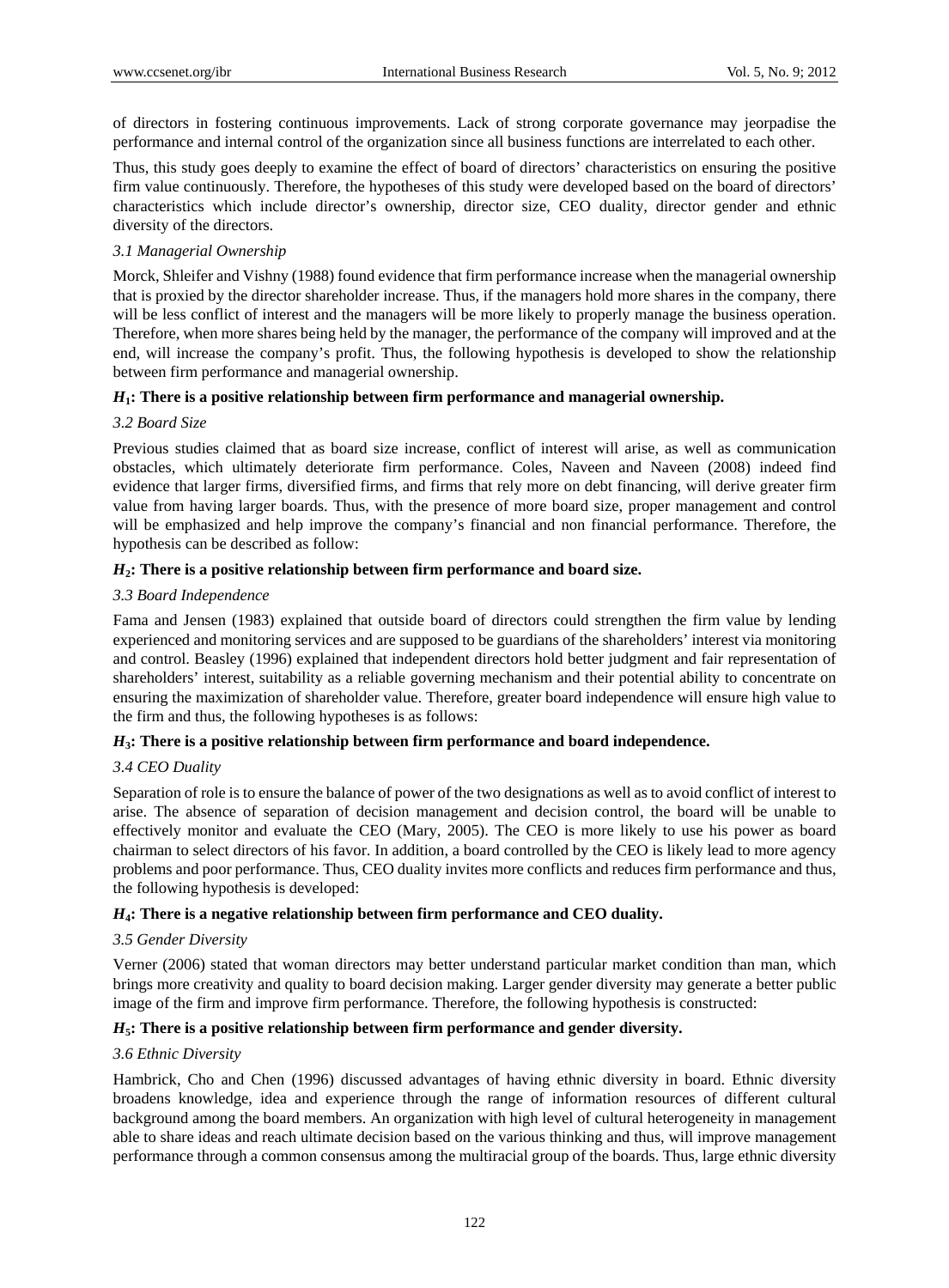may improve firm performance by sharing and reaching ultimate decision and the following hypothesis is developed to show the relationship.

## *H***6: There is a positive relationship between firm performance and ethnic diversity.**

#### **4. Research Design**

## *4.1 Unit of Analysis*

The unit analysis is the annual reports for the year 2011 of companies listed on Bursa Malaysia. The prime source is the company's annual report itself. This is consistent with prior studies that utilized annual reports as the main source of data (Zubaidah, Nurmala & Jusoff, 2009; Malimuthu, 2009; Hashim & Devi, 2010).

### *4.2 Sampling Design and Data Collection*

For this study, stratified random sampling technique is used to obtain a sample of public listed companies on the Bursa Malaysia by sectors. Each sector represents a particular industry as classified by the Bursa Malaysia and, wherever necessary, some sectors are combined due to small observations. Consequently, a total of ten sectors emerged and used, namely; construction, consumer product, finance, hotel, industrial product, mining, plantation, properties, technology and trading/service. This sampling technique permits a better understanding of the companies' practices within various sectors in the Bursa Malaysia. The rationale of mixing those sectors is to ensure that all industries are included. A final list of sectors is as per Table 1.

| Industry                  | <b>Total Listed Companies</b> | Percentage $(\%)$ |  |
|---------------------------|-------------------------------|-------------------|--|
| Construction              | 15                            | 5                 |  |
| <b>Consumer Product</b>   | 50                            | 16.67             |  |
| Finance                   | 10                            | 3.33              |  |
| <b>REIT</b>               | 10                            | 3.33              |  |
| <b>Industrial Product</b> | 75                            | 25                |  |
| Mining                    |                               | 0.33              |  |
| Plantation                | 9                             | 3                 |  |
| Properties                | 40                            | 13.33             |  |
| Technology                | 30                            | 10                |  |
| Trading & Service         | 60                            | 20                |  |
| Total                     | 300                           | 100               |  |

Table 1. Demography of the respondents

#### *4.3 Operationalization of Variables*

This study used multiple regression analysis by modeling ROE as a function of explanatory variables. The independent variables are comprised of managerial ownership, board size, board independence, CEO duality, Gender and Race. Specifically, the ROE model used in this study is consistent from prior studies (Zubaidah et al., 2009; Hashim & Devi, 2010). The ROE model for this study is as follows:

 $ROE = \alpha_0 + \alpha_1 \, OwnS + \alpha_2 \, Bisze + \alpha_3 \, Bind + \alpha_4 \, Dual + \alpha_5 \, Gend + \alpha_6 \, Race + \varepsilon$ 

Table 2 summarizes the operationalization of the dependent and independent variables tested in this study.

Table 2. Summary of the Operationalisation of Variables

| Variables                   | <b>Operational Measures</b>                                                           |
|-----------------------------|---------------------------------------------------------------------------------------|
| Managerial ownership (OwnS) | The proportion of the number of shares hold by BOD to the total shares in the company |
| Board size (Bsize)          | Total number of directors in the company                                              |
| Board Independence (Bind)   | The proportion of non-executive directors to the total number of directors            |
| CEO duality (Dual)          | Assigned as 1 for a CEO is not a chairman and 0 for CEO is also a chairman            |
| Gender diversity (Gend)     | The proportion of female directors to the total number of directors                   |
| Ethnic diversity (Race)     | The proportion of directors excluded majority race to the total number of directors   |

# **5. Analysis and Findings**

#### *5.1 Descriptive Analysis*

Table 3 presents the value of mean and standard deviation of all the variables in the study. The analysis is based on sample size of 300 firms and the annual reports selected and analyzed in year of 2011. By referring to the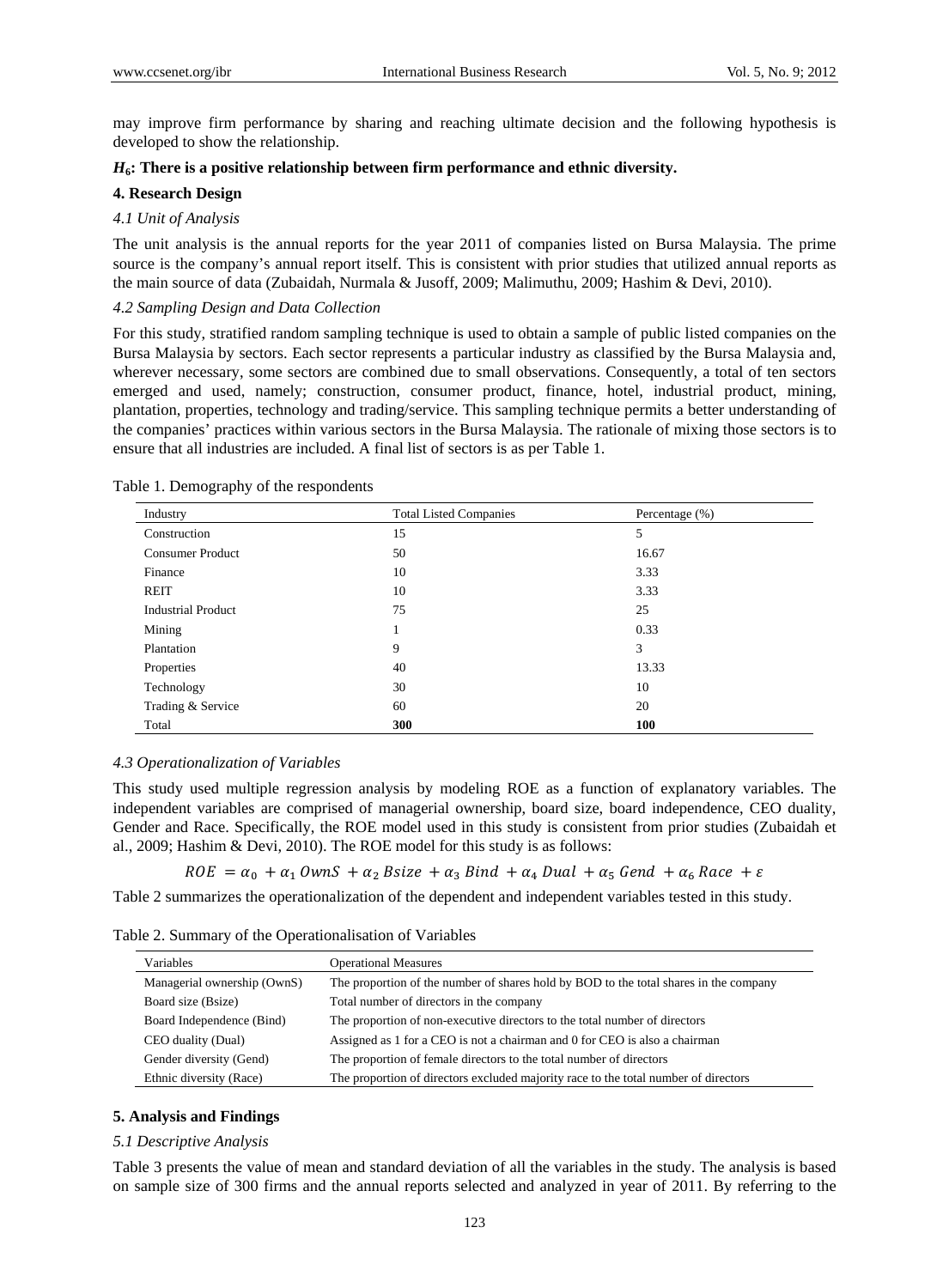result, mean for all variables range between 6.73 to 45.11 and the standard deviation falls within range of 2.0 to 17.72. ROE's average percentage is 6.73 with standard deviation of 11.27, signified the positive performance of Malaysia firms.

|  | Table 3. Descriptive Analysis |  |
|--|-------------------------------|--|
|--|-------------------------------|--|

| Variables               | Mean     |           | <b>Standard Deviation</b> |
|-------------------------|----------|-----------|---------------------------|
| Managerial Ownership    | 13.79    |           | 17.72                     |
| <b>Board Size</b>       | 7.35     |           | 1.96                      |
| Board Independence      | 45.11    |           | 12.94                     |
| Gender Diversity        | 9.82     |           | 12.00                     |
| <b>Ethnic Diversity</b> | 24.02    |           | 15.82                     |
| Return On Equity        | 6.73     |           | 11.27                     |
| Variables $(N = 300)$   | Category | Frequency | Percentage                |
|                         | Yes      | 54        | 18                        |
| <b>CEO</b> Duality      | No       | 246       | 82                        |

#### *5.2 Correlation Analysis*

The objective of the analysis is to identify whether there is relation among variables and to detect if multicollinearity problem exists. The multicollinearity is a phenomenon where two or more variables are highly correlated. High degree of multicollinearity indicated bias relation between two variables and it may affect accuracy of multiregression test result. The problem exists if independent variables are highly correlated at each other with correlation exceeding 0.9 according to Tabachnick and Fidel (2007). However, none of the variables found to be more than 0.5. The highest correlation is between the two variables which are CEO duality and firm performance (ROE) that is 0.302 which suggest that multi-collinearity is not a serious problem that would jeopardize the regression results (Tabachnick & Fidell, 2007).

#### Table 4. Pearson Correlation

|              | OwnS | <b>B</b> size            | <b>Bind</b> | <b>CEOD</b>   | Gend     | Race                  | <b>ROE</b>            |
|--------------|------|--------------------------|-------------|---------------|----------|-----------------------|-----------------------|
| OwnS         |      | $-0.142($ <sup>*</sup> ) | $-0.051$    | $-0.020$      | 0.062    | $-0.148$ <sup>*</sup> | $-0.009$              |
| <b>Bsize</b> |      |                          | $-0.338***$ | $0.119(^{*})$ | 0.081    | $0.210***$            | $0.228***$            |
| Bind         |      |                          |             | $-0.051$      | $-0.092$ | 0.087                 | $-0.121$ <sup>*</sup> |
| <b>CEOD</b>  |      |                          |             |               | 0.094    | 0.041                 | $0.302**$             |
| Gend         |      |                          |             |               |          | $-0.040$              | 0.094                 |
| Race         |      |                          |             |               |          |                       | $-0.148$ <sup>*</sup> |
| <b>ROE</b>   |      |                          |             |               |          |                       |                       |

Note: "significant at 5% level (2-tailed) and 1% level (2-tailed). **OwnS** = managerial ownership, the percentage of share hold by BOD as opposed to firm's total shares; **Bsize**: Board size, total amount of BOD in a firm; **Bind**: Board independence, percentage of independent directors in BOD; **CEOD**: CEO duality, YES represents board chairman is also CEO of the firm and NO represents not CEO of firm; **Gend**: Gender diversity, the percentage of female directors in BOD; **Race**: Ethnic diversity, the percentage of non-majority race in BOD; **ROE**: Return On Equity, measured by divided earnings before interest & tax with total owner equity.

#### *5.3 Multivariate Analysis*

Table 5 shows the multivariate analysis. The findings found no support for H1 (managerial ownership). It can be said that the directors shareholding do not give any effect to the firm performance. This result contradicts with local studies such as Ali et al., (2008), Hafizah (2006) and Radziah, Ibrahim and Pok (2009) that came out with positive relationship between managerial ownership and firm performance, given the reason that the agency problem likely to be reduced if BOD hold company shares, thus they will work for the company in order to increase share value, instead of personal interest. However, the result is consistent with Demsetz (1985) in his study of 500 US public listed companies. His study concluded that there is actually no relation between managerial ownership and firm performance because corporate compensation and incentive system with effective control will offset agency problem instead of managerial ownership. Corporate compensation and incentive schemes included monetary such as bonus or non-monetary such as vacation and insurance had proved more effectively controlled agency problem that granted shares to BOD.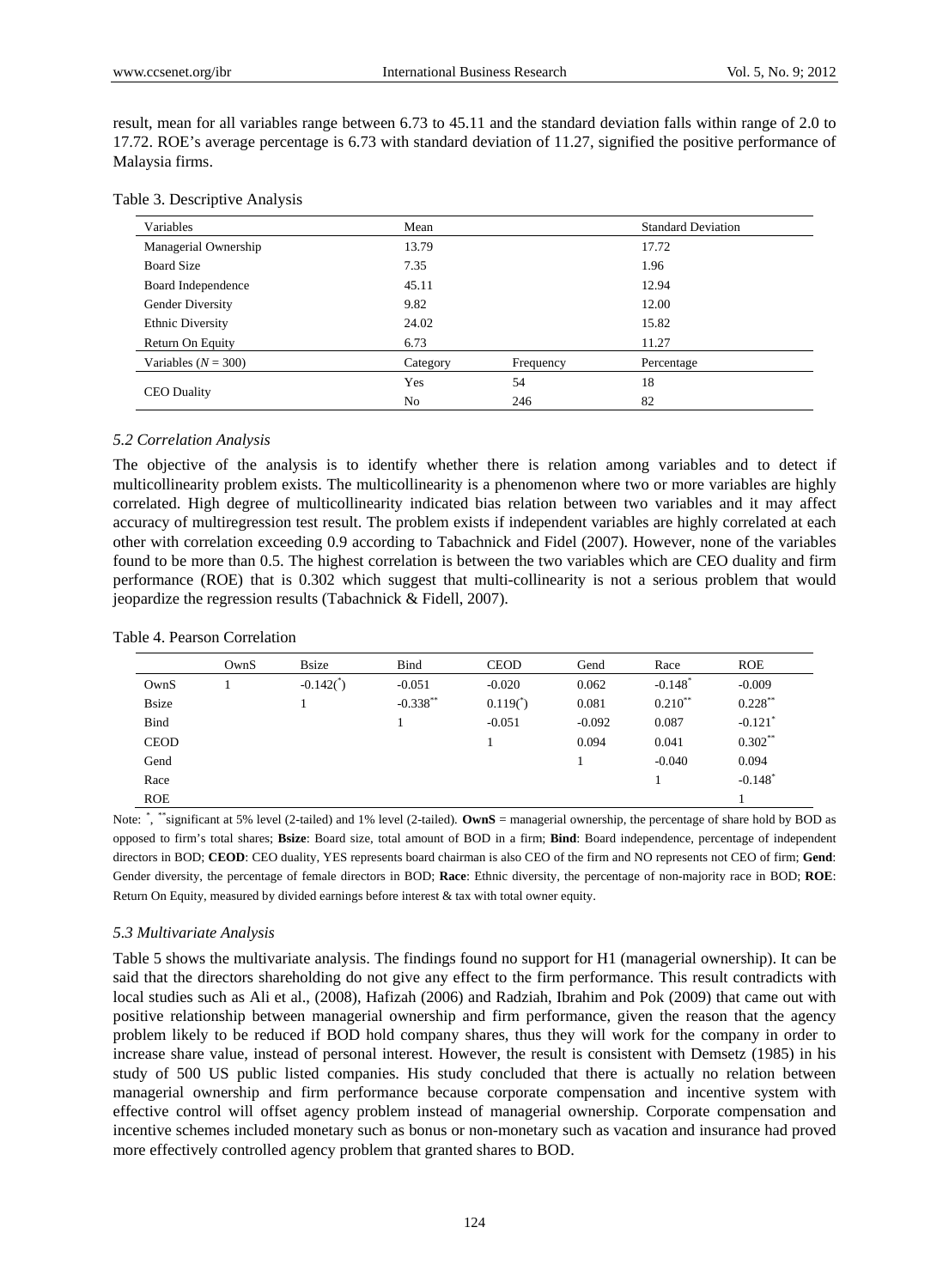The results support H2 and H6, and provide evidences that board size and ethnic diversity are significantly associated with firm performance. The results are consistent with Salleh, Iskandar and Rahmat (2005).

It shows that board size is negative and significantly associated with firm performance. This was initially supported earlier, where Bsize has a positive and significant relationship with firm performance and is consistent with Salleh et al. (2005). The findings support H2 (board size) and provide evidence that larger board size tends to ensure that the management control of the company is strong. Consequently, it generates positive influence on the managers to mitigate the conflict of interest and personal interest and thus, able to ensure that the managers are strive to work for the betterment of firm performance.

| <b>Independent Variables</b> | <b>Coefficients</b> | t-value                    |  |
|------------------------------|---------------------|----------------------------|--|
| OwnS                         | 0.027               | 0.494                      |  |
| <b>B</b> size                | 0.154               | $2.550(*)$                 |  |
| Bind                         | $-0.058$            | $-0.980$ <sup>(**)</sup>   |  |
| <b>CEOD</b>                  | 0.272               | 4.969                      |  |
| Gend                         | 0.053               | 0.973                      |  |
| Race                         | 0.103               | $1.821(*)$                 |  |
| $R$ . square = 0.145         |                     | $Sig.F = 0.000$            |  |
| Durbin-Watson $= 1.930$      |                     | Condition Index = $24.911$ |  |
| $F = 8.286$                  |                     |                            |  |

Table 5. Multiple Regression Analysis

Note: "significant at 5% level (2-tailed) and 1% level (2-tailed). **OwnS** = managerial ownership, the percentage of share hold by BOD as opposed to firm's total shares; **Bsize**: Board size, total amount of BOD in a firm; **Bind**: Board independence, percentage of independent directors in BOD; **CEOD**: CEO duality, YES represents board chairman is also CEO of the firm and NO represents not CEO of firm; **Gend**: Gender diversity, the percentage of female directors in BOD; **Race**: Ethnic diversity, the percentage of non-majority race in BOD; **ROE**: Return On Equity, measured by divided earnings before interest & tax with total owner equity.

H3 (board independence) has a significant negative association with firm performance and subsequently contradict with the expected hypotheses. The finding provides no evidence that companies having more independence directors able to increase firm value because there is no personal interest being exercised. The finding is contradict with Johari, Salleh, Jaafar and Hassan (2008) and Saat, Karbhari, Heravi and Nassir (2011) that found positive effect on firm performance due to more outside directors in a board will offset agency problem, think objectively since they are not hold executive position in company and able to buy in external expertise which will yield company performance.

From the findings, more independent directors existed in a board will more likely deteriorate firm performance. It can be explained by most of outside directors in practice of firms in Malaysia are directors from overseas, majority from Singapore and US and they are not well capable of cope with local business environment, as well as local business culture. Therefore, inside directors play better role in improve firm performance due to they are more familiar with local business and manage the company, thus take action which is better for the company than outside directors do.

The findings also find no support for H4 (CEO duality) and H5 (gender diversity). This result might be due to the practice of Malaysia companies where the CEO should be separated from the chairman. Thus, since most of the firms are separated the person who holding the CEO position and chairman position, the result showed the insignificant results. The finding is inconsistent with Ponnu (2008) and Zubaidah, et al. (2009) that CEO duality has no effect on firm performance. Furthermore, the reasons of insignificant finding can be caused by the small portion of firms that adopted CEO duality in Malaysia. CEO duality is not a common practice in Malaysia since MCCG 2007 suggested separation of role of board chairman and CEO. Majority of firms with CEO duality in Malaysia are family business but companies listed in Bursa only have small portion of family business. Based on Table 3, the firms with CEO duality only consisted of 18 percent of total sample, therefore not strong enough to present significant effect in this study.

Hypothesis H5 suggested gender diversity has positive effect on firm performance. However the result finds no relation between firm performance and gender diversity. It can be best explained that the increasing or decreasing of female in BOD would not give significant effect to firm performance. The result is contradict to Amran (2011) but consistent with the result found by Marimuthu (2009), given the reason that there is no actual effect of gender diversity to firm performance because it is depending on the country and corporate culture.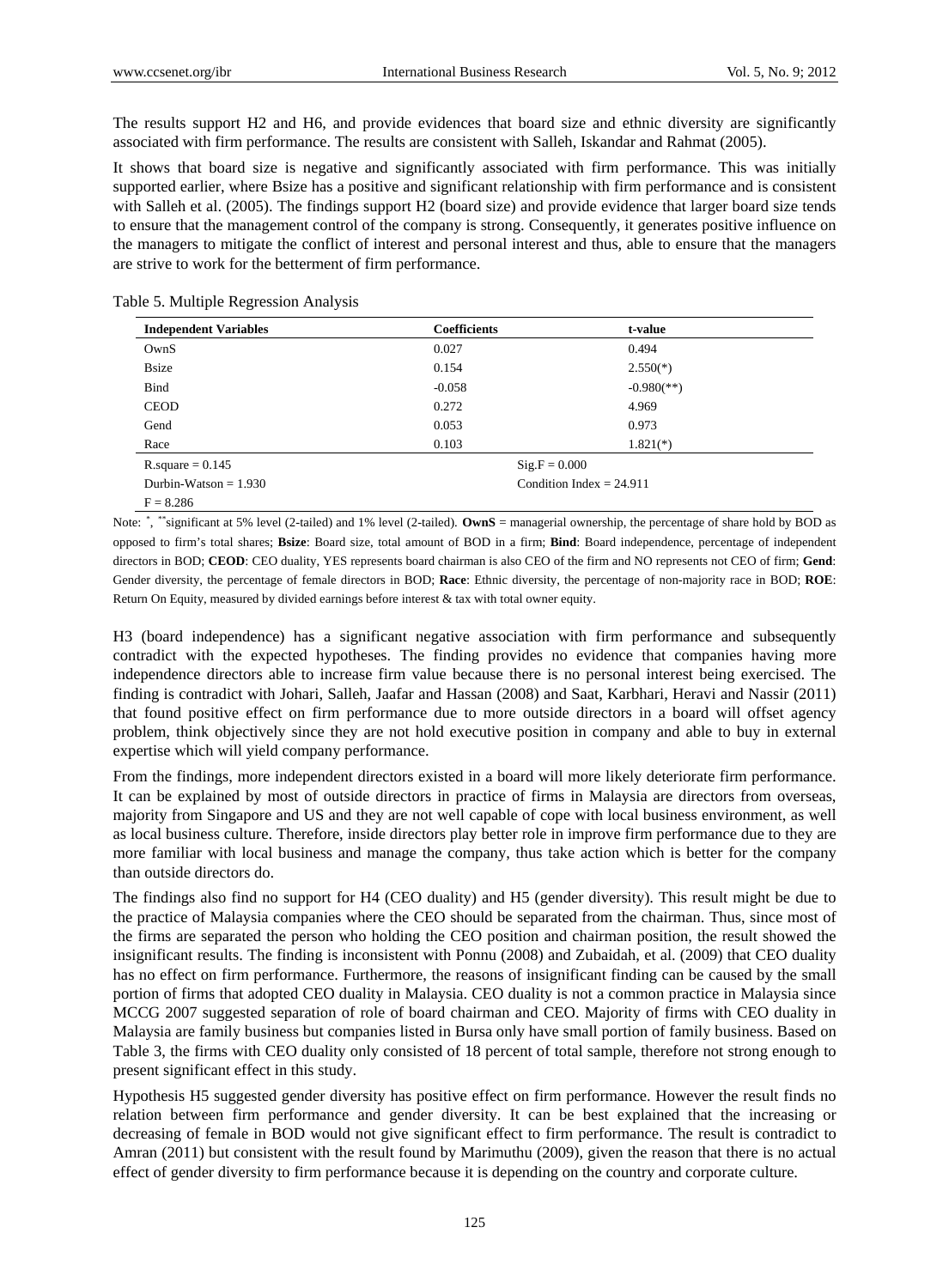Hypothesis H6 commented that ethnic diversity has positive effect on firm performance is accepted in this study even it shows negative relation to firm performance in correlation analysis. This is to explain that larger ethnic diversity on the board yield to positive firm performance. The finding is consistent with Marimuthu (2009) where he stated that multi-racial board had positively affected firm performance.

The finding can be explained by Malaysia as a multi-racial community, people are get used to live and interact with another from different ethnic background. Therefore in management, it is less likely to cause conflict or miscommunication. Upper Echelon Theory suggested that high degree of demographic diversity in board may combine different idea; opinion and expertise thus generate better strategies. The theory applied to situation in Malaysia firms.

#### **6. Conclusion**

The present sought to explain the relationship between board's characteristics with the firm performance. It is found that there is a negative relationship between board size and CEO duality with the firm performance while board independence and ethnic diversity are negatively related with the firm performance. The results of the study are mostly consistent with the previous studies and it shows that the importance of board's characteristics should be emphasized in order to improve the firm performance. Following the guideline by the MCCG, it will be more of superlative guidance for the firm to maintain their firm performance by managing their board characteristics.

However, there are possible limitations in relation to the research design of this study. The study based on the cross-sectional study which is concern about the single year period may not provide more generalized result. Furthermore, the explanatory independent variable used in this study are very limited which is subjected to the board's characteristics only may not be able to provide evidence of other possible factors that may affect firm performance.

Therefore, in future study, it is suggested to consider the longitudinal study which comprise of more than one year period in order to get more generalized results. It is also suggested to include other mechanisms of corporate governance such as ownership structure in order to examine the overall influence of corporate governance on firm performance.

#### **References**

- Ali, S. M., Salleh, N. M., & Hassan, M. S. (2008). Ownership structure and Earnings Management in Malaysia Listed Companies. *Asian Journal of Business and Accounting, 1*(2), 89-116.
- Amran, N. A. (2011). Corporate Governance Mechanisms and Company Performance: Evidence from Malaysian Companies. *International Review of Business Research Papers, 7*(6), 101-114.
- Beasley, M. S. (1996). An Empirical Analysis of the Relation Between the Board and Director Composition and Financial Statement Fraud. *The Accounting Review, 71*(4), 443-65.
- Coles, J. L., Naveen, D. D., & Naveen, L. (2008). Boards: Does one size fit all? *Journal of Financial Economies, 87*(2), 329-356. http://dx.doi.org/10.1016/j.jfineco.2006.08.008
- Druckeriv, P. (1992). Corporate Governance after Enron and WorldCom Applying Principles of Results-Based Governance. *Working Paper presented at Insight Conference on Corporate Governance*.
- Fama, E. F., & Jensen, M. C. (1983). Separation of ownership and control. *Journal of Law and Economics, 26*(2), 301-325. http://dx.doi.org/10.1086/467037
- Hambrick, D. C., Cho, T. S., & Chen, M. (1996). The influence of top management team heterogeneity on firms' competitive moves. *Administrative Science Quarterly, 41,* 659-684. http://dx.doi.org/10.2307/2393871
- Hashim, H. A., & Devi, S. S. (2010). Corporate Governance, Ownership Structure and Earnings Quality: Malaysian Evidence. *Working Paper*, University Malaya.
- Johari, N. H., Salleh., N. M., Jaafar, R., & Hassan, S. M. (2008). The Influence of Board Independence, Competency and Ownership on Earnings Management in Malaysia. *International Journal of Economics and Management, 2*(2), 281-306.
- Marimuthu, M. (2009). Ethnic and Gender Diversity in Board Of Directors and Their Relevance to Financial Performance of Malaysian Companies. *Journal of Sustainable Development, 2*(3), 139-148.
- Mary, A. C. (2005). The Relationship Between Chief Executive Officer Duality and Subsequent Corporate Financial Performance. *Working Paper*, Capella University.